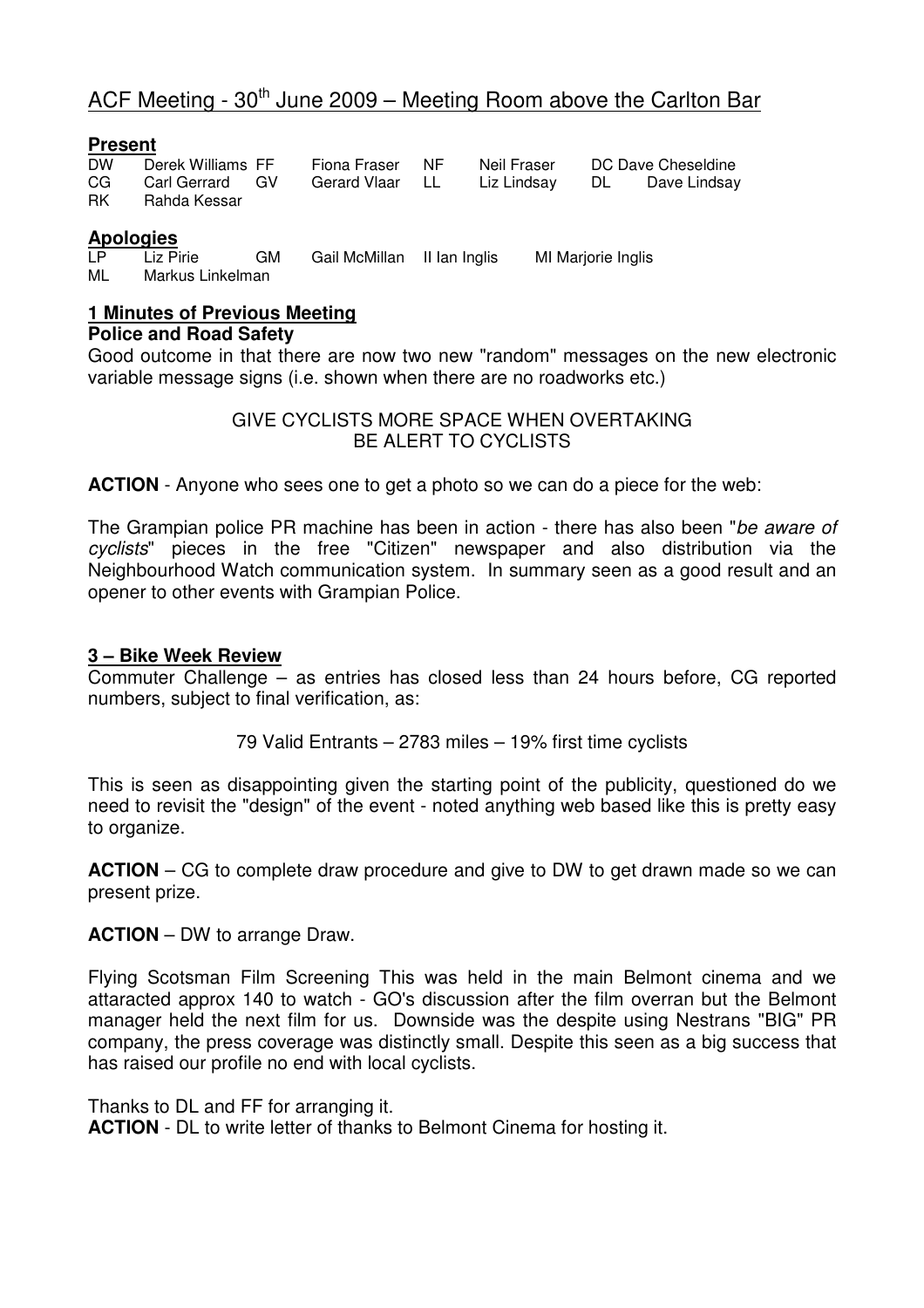Highland Games - approx 140 "contacts" number seen as down as the weather was good and people did not venture into the Eco-City tent to shelter from the rain as in previous years.

A number of members of ACC staff came to us to complain the council does not participate in the "Bike to Work" scheme. Although apparently ACC has a scheme to help you buy a car?

**ACTION** - GV to write to Sue Bruce (chief exec ACC).

**Try Cycling** - 1<sup>st</sup> week Hazelhead no riders, 2<sup>nd</sup> week Seaton Park - 1 (existing CTC) rider,

**CTC Rides** - Unknown as no one present to report

**Skirts and Spokes** - LP was not present, but provided update, that inaugural ride had 18 riders. Winner of the "name the group" competition was presented with a signed Grahamme Obree poster at the Flying Scotsman film showing.

At all events 21 new email addresses were collected for the mailing list.

**ACTION** - CG agreed to provide an update on current numbers

#### **Post meeting note:**- these are:

| <b>Newsletter</b>      | 547 |
|------------------------|-----|
| <b>News Alerts</b>     | 474 |
| <b>Postcode Alerts</b> | 312 |

i.e. most of our mailings go to 474 cyclists – the list fluctuated up/down slightly as people ask to unsubscribe (we always ask why – normally because they move out the area), email addresses start to bounce, and new members sign up.

#### **Cycling Scotland CAPS**

DL attended the "secret" Cycling Scotland / Avante consulting meeting (venue appears to be on a need to know basis), described as a "fairly forgettable" meeting involving brainstorming sessions on what to do for cycling in Scotland.

**ACTION** - DL agreed to wite to Nichol Stephen MSP about how bad it was (and Cycling Scotland are).

Noted that the CAPS is now publicly available from

http://www.cyclingactionplanforscotland.org/

"The Cycling Action Plan for Scotland (CAPS) will be one of the most exciting developments in cycling in Scotland in decades" – we can't wait….

**ACTION** - CG to ask Louise what's happening RE cycle strategy for Aberdeen now we have a CAPS